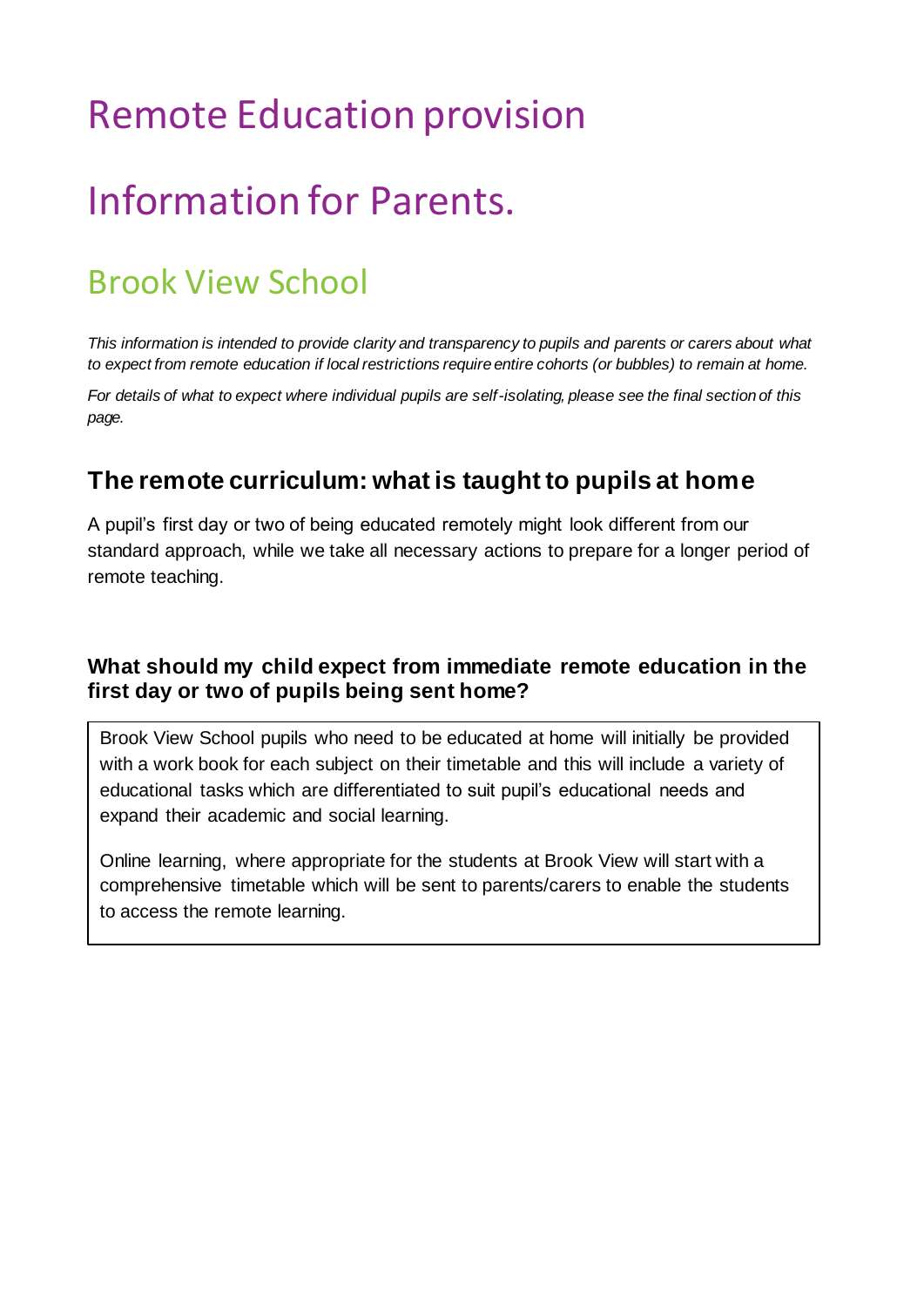#### **Following the first few days of remote education, will my child be taught broadly the same curriculum as they would if they were in school?**

- We will endeavor to teach the same curriculum remotely as we would in school
- Work packs/research projects will be sent home or with the child to cover the timetabled sessions
- Work will be differentiated and match the levels of learning that the child has been completing following initial and diagnostic assessments and will be of the standard expected within normal classroom delivery.

## **Remote teaching and study time each day**

#### **How long can I expect work set by the school to take my child each day?**

We expect that remote education (including remote teaching and independent work) will take pupils broadly the following number of hours each day:

| Secondary school-aged pupils not<br>working towards formal qualifications<br>this year | Work will be provided for a full day or<br>6 hours |
|----------------------------------------------------------------------------------------|----------------------------------------------------|
| Secondary school-aged pupils<br>working towards formal qualifications<br>this year     | Work will be provided for a full day or<br>6 hours |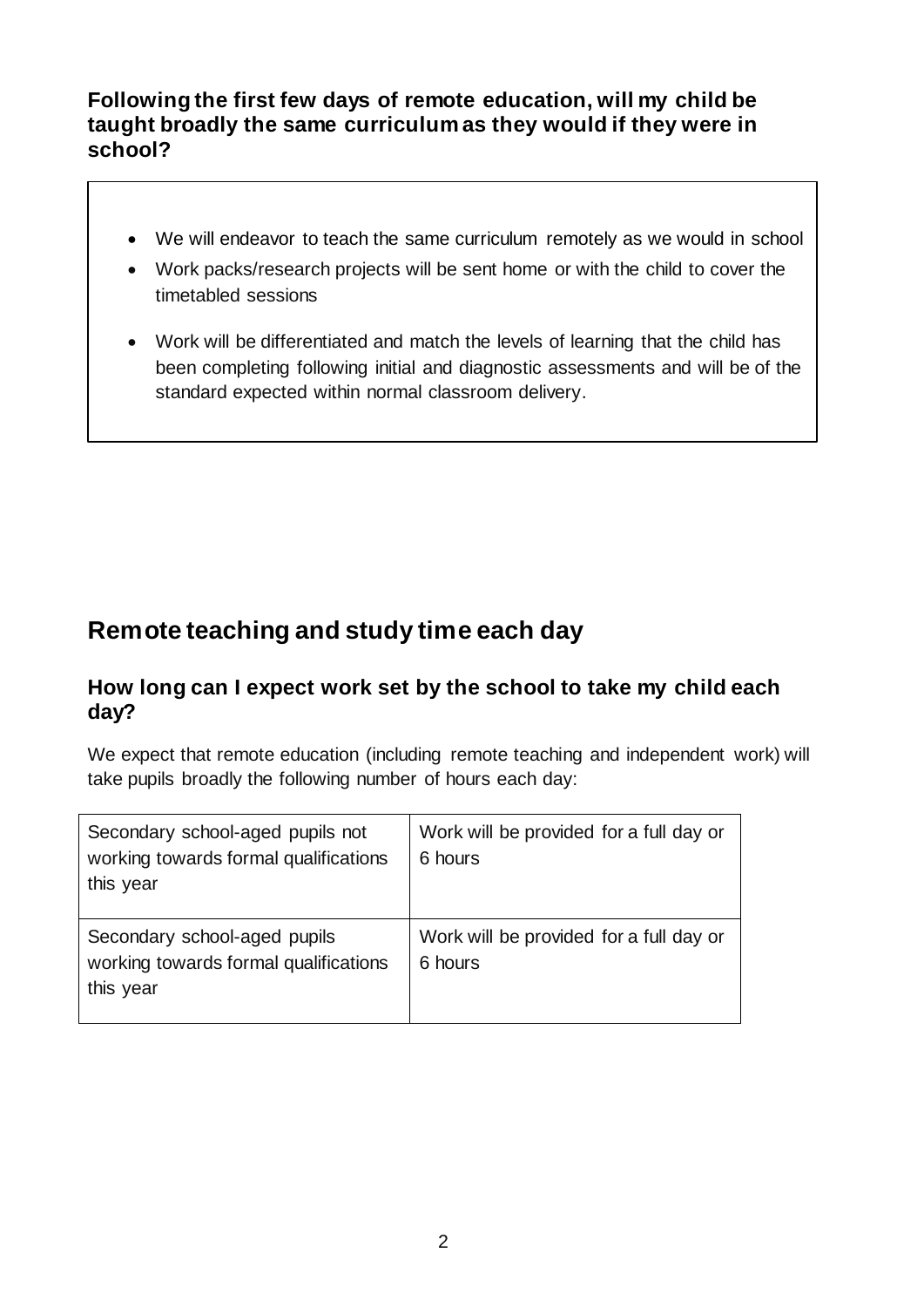## **Accessing remote education**

#### **How will my child access any online remote education you are providing?**

There is no formal Virtual Classroom or Virtual learning Environment. Learner will be provided with a bespoke curriculum which will deploy various tasks which are appropriate to the individual learner's level of learning. Many of these tasks will be supported by online resources, the location of which will be clearly noted in the task guidance. Use of the internet will be required in order to fully access these resources.

#### **If my child does not have digital or online access at home, how will you support them to access remote education?**

We recognize that some pupils may not have suitable online access at home. We take the following approaches to support those pupils to access remote education:

- Brook View School will provide their pupils with laptops if they are unable to access IT at home. Learners will require access to Wifi in order to access virtual lessons, where appropriate.
- Pupils may be provided with work packs and research projects where IT access will be required. When this is the case web site links will be sent to homes via email.
- Brook View School will not expect parents/carers to print educational resources, as all resources paper based will be provided. If this is the case Brook View will post or deliver printed educational resources.
- When pupils have completed work set by school, this work will be collected by school staff or can be posted by parents/carers, then it can be marked according to Brook View marking policy including feedback. This can be via telephone, email or virtual lessons.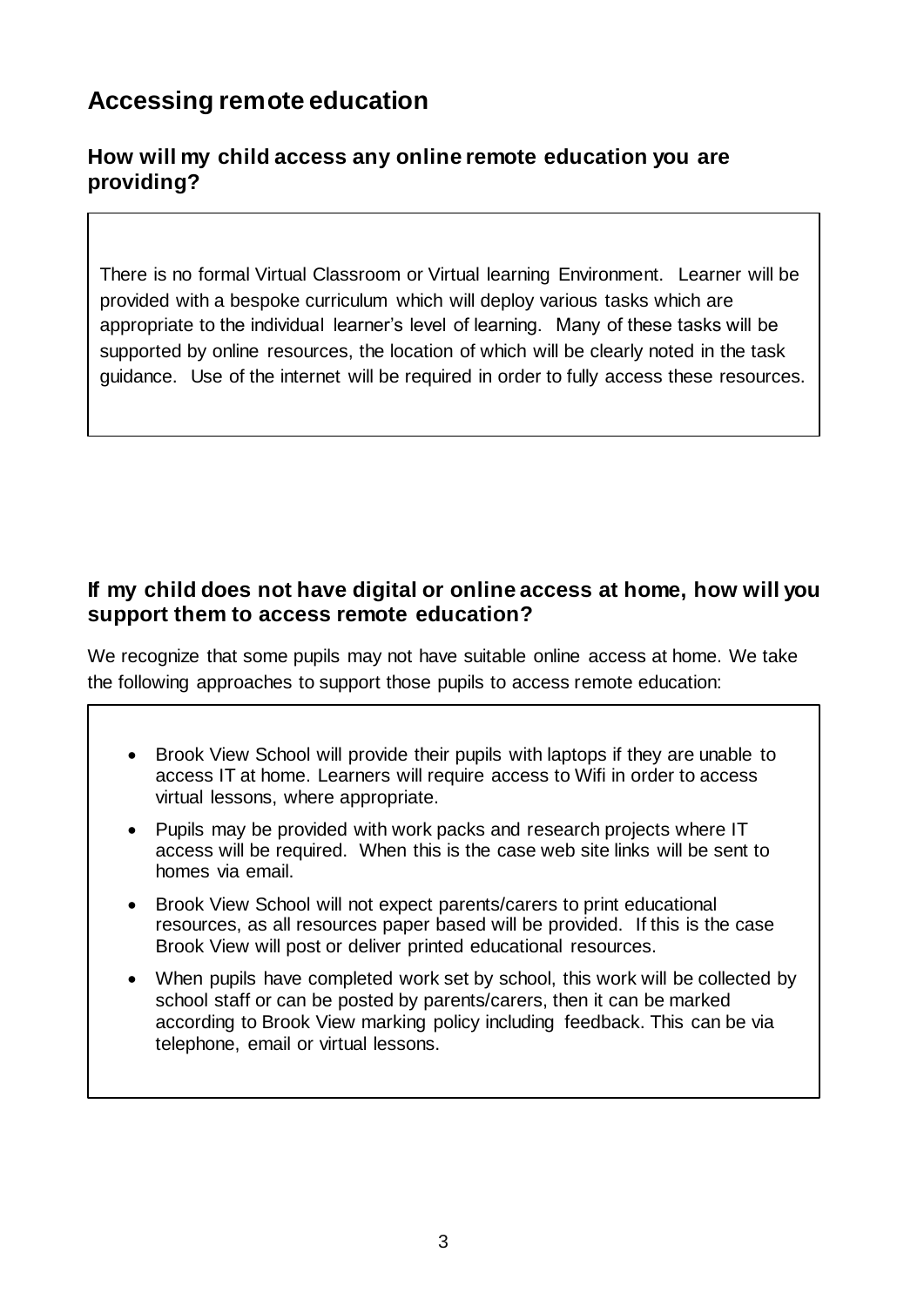#### **How will my child be taught remotely?**

We use a combination of the following approaches to teach pupils remotely:

- Brook View School also provides live teaching (online lessons); these will be done in the following ways:
- Live lessons using Zoom with be conducted by a present Brook View teacher or Instructor
- Some work may be sent home in preparation for on line lessons and referred to during live lessons
- Links for commercially available websites supporting the teaching of specific subjects or areas, including video clips or sequences may be sent to the home for additional learning
- Brook View School will conduct a welfare phone call home to check on pupils' progress, learning and emotional wellbeing
- SLT will have access to all virtual lessons and will conduct safeguarding checks randomly and document findings.
- SLT will audit the lessons in an informal manner to ensure the standard of teaching and learning in a robust manner.

## **Engagement and feedback**

#### **What are your expectations for my child's engagement and the support that we as parents and carers should provide at home?**

In this section, please set out briefly:

- There is an expectation that pupils will complete work set by the school in a timely manner and inform school staff if they are struggling to do so
- Parents/Carers are expected to support children with their home learning by encouraging them to complete work set by the school
- Brook View will conduct welfare checks a minimum of twice weekly and document contact made and if there are any actions i.e. sign positing to another service or referral to social services.
- A single page document will be sent to the parents/Carers of each child to ensure they have emails, telephones and contact details of all relevant people and internet links for support if needed.
- Food vouchers for children who are on free school meals of £15 per week to be sent to the home address.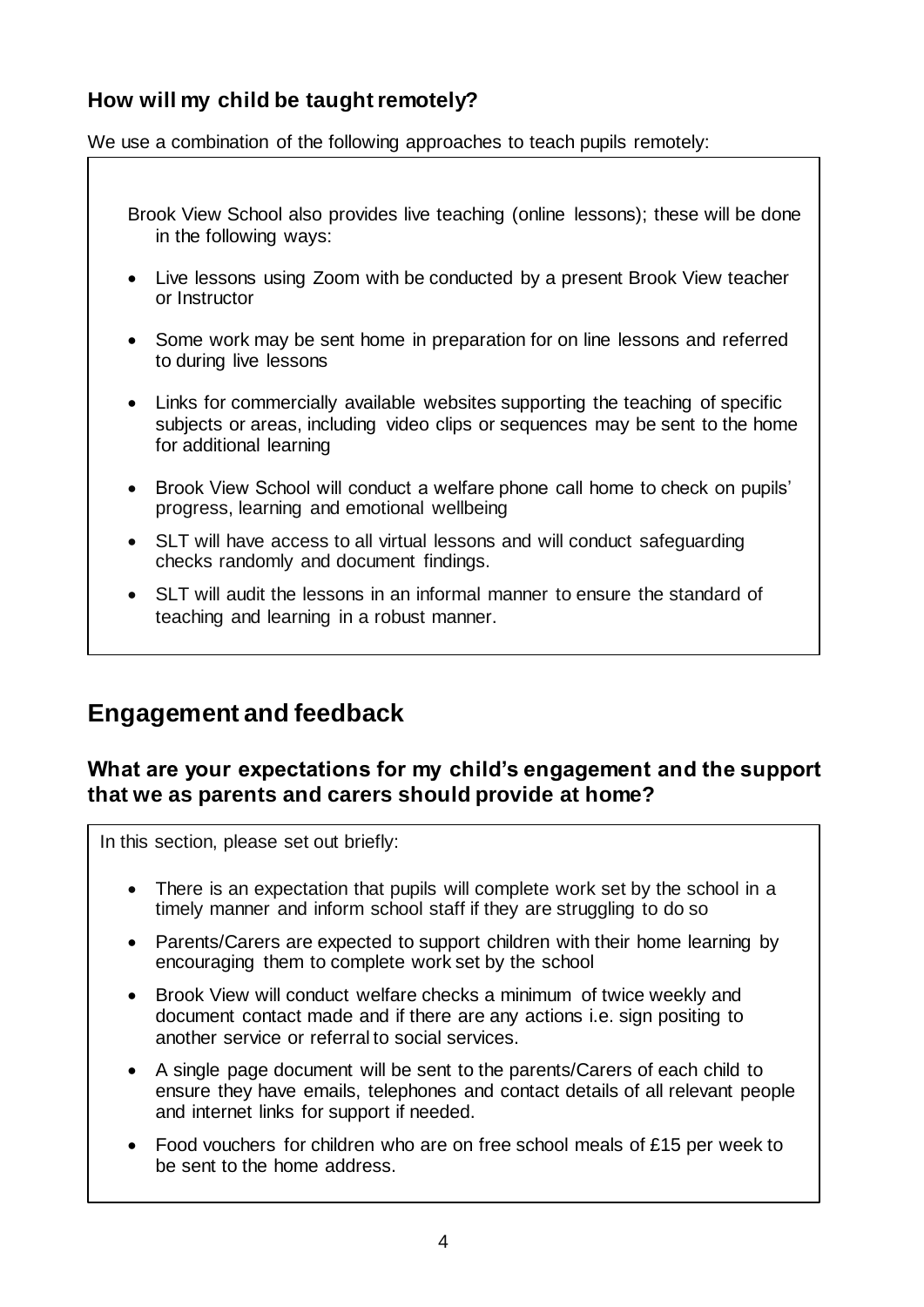#### **How will you check whether my child is engaging with their work and how will I be informed if there are concerns?**

- Each pupil will be provided with educational activities and tasks every day to match lessons as shown on the timetable
- Where a pupil's re engagement is a concern and when work is not being completed it is expected that parents/carers inform school as soon as possible
- When pupil engagement is a concern Brook View School staff will increase phone calls home to encourage the pupil
- SLT will include none engagement in the weekly MDT meeting and discuss any solutions or support on an individual basis and circumstances.

#### **How will you assess my child's work and progress?**

Ffeedback can take many forms and may not always mean extensive written comments for individual children. For example, whole-class feedback or quizzes marked automatically via digital platforms are also valid and effective methods, amongst many others. Our approach to feeding back on pupil work is as follows:

- Pupils' work once completed can either be posted back to school or when this is not possible then school staff will collect completed work from the pupil's home
- Completed work will be marked by the subject lead and feedback will be given to pupils either via email or during phone calls with the pupil/parents/carers
- Work will be mapped against the IEP/MTP/EHCP targets in place and this will highlight any concerns. SLT will take action with an intervention.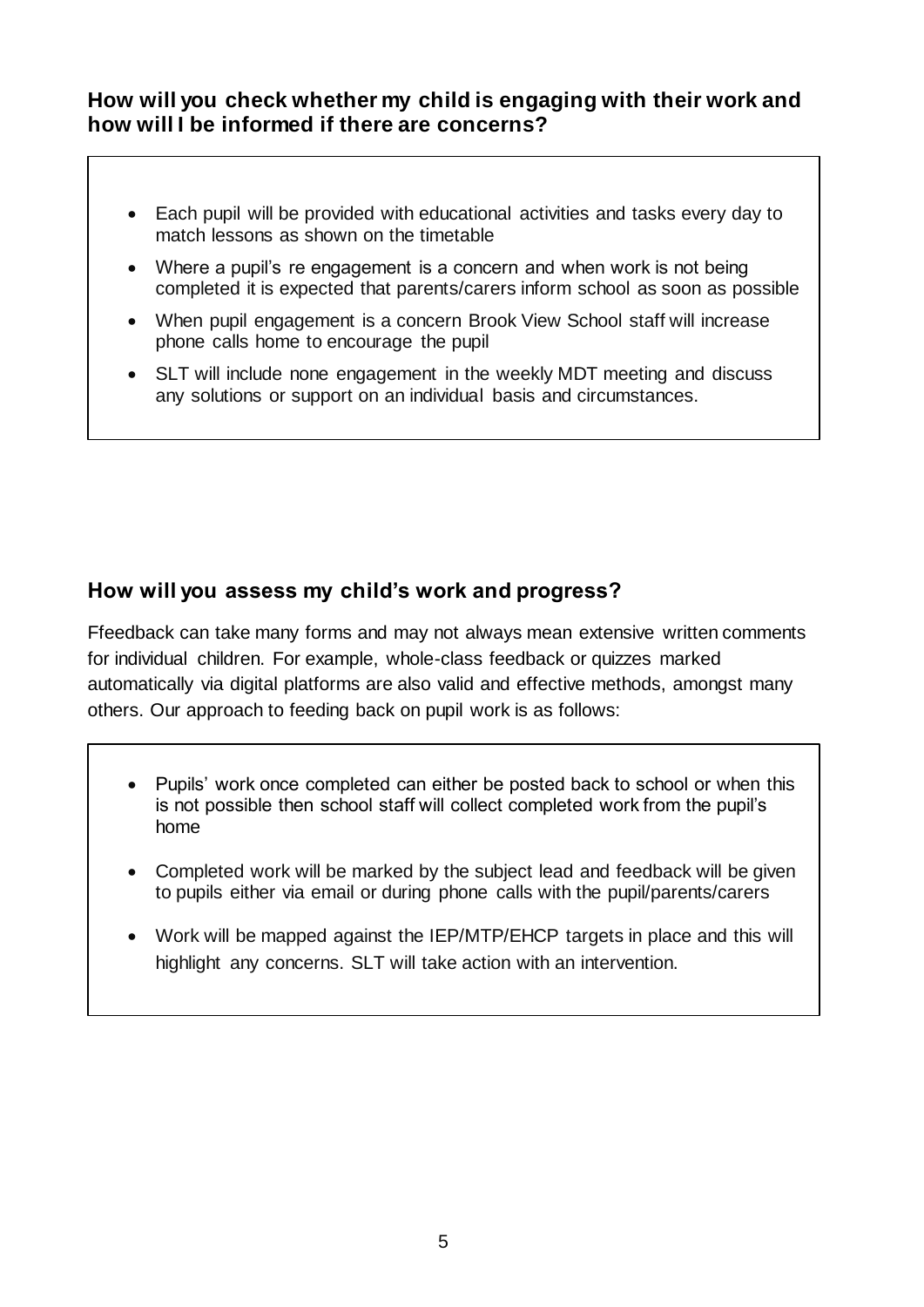## **Additional support for pupils with particular needs**

#### **How will you work with me to help my child who needs additional support from adults at home to access remote education?**

We recognise that some pupils, for example some pupils with special educational needs and disabilities (SEND), may not be able to access remote education without support from adults at home. We acknowledge the difficulties this may place on families, and we will work with parents and Carers to support those pupils in the following ways:

- All work sent home will be checked for correct levels to meet with pupils' EHCP levels and targets
- All Brook View's pupils have SEND and Teachers are experienced in providing work which is appropriate and meeting pupils' academic and emotional needs
- Physical work packs are sent home to reduce any extra stress for the student/family to access remote learning.

## **Remote education for self-isolating pupils**

Where individual pupils need to self-isolate but the majority of their peer group remains in school, how remote education is provided will likely differ from the approach for whole groups. This is due to the challenges of teaching pupils both at home and in school.

#### **If my child is not in school because they are self-isolating, how will their remote education differ from the approaches described above?**

Where a pupil is isolating due to Covid 19 lessons will be provided in the usual way as described above.

Where a pupil is ill due to having Covid 19 then the school will ask parents/carers if the child is well enough to complete work. If this is the case, work will be sent in the usual manner.

Brook View will complete welfare checks during the illness and support where necessary.